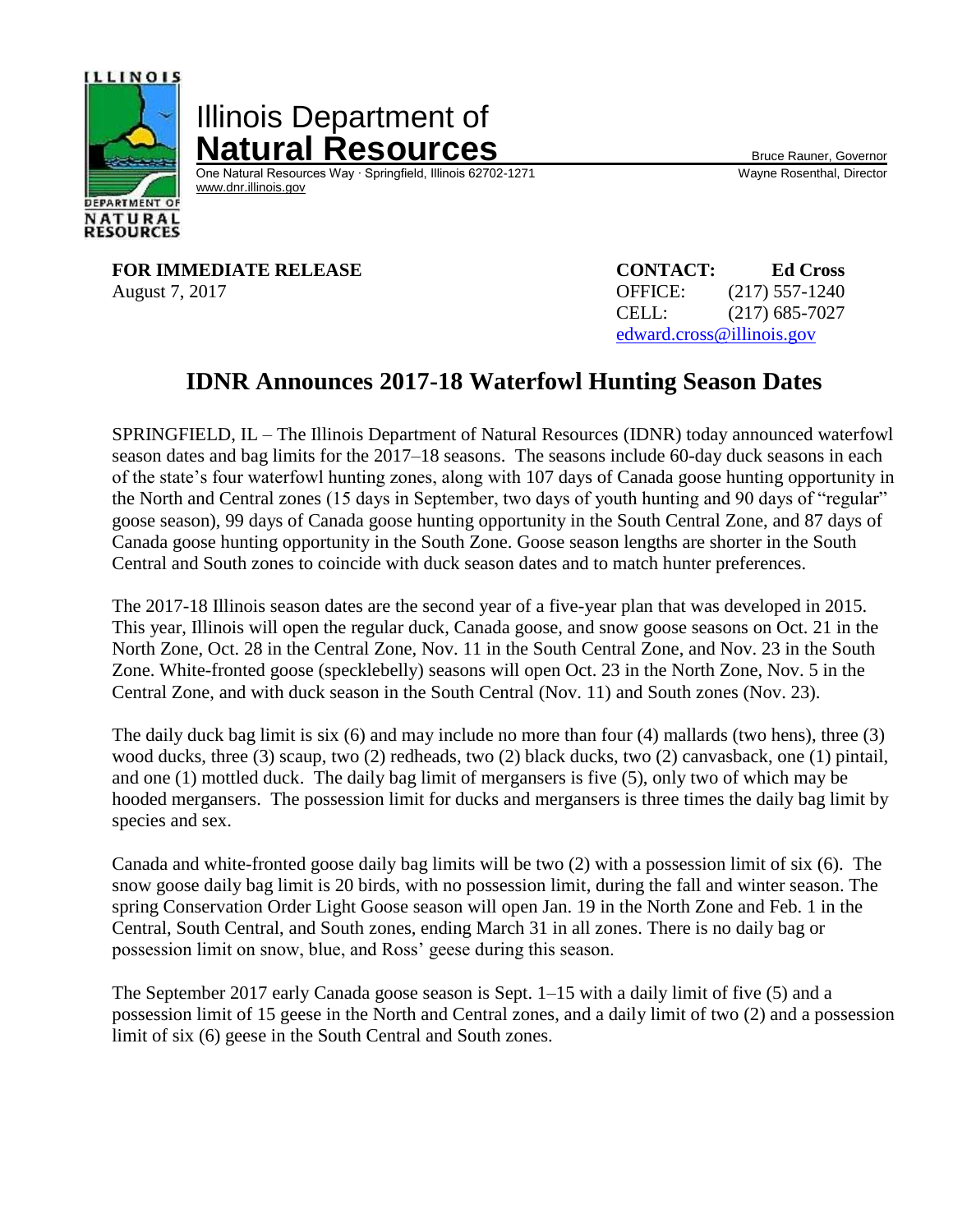Illinois' 16-day 2017 statewide teal hunting season is Sept. 9–24 with a daily limit of six (6) and a possession limit of eighteen (18). Shooting hours for the September teal season are different from the regular season, starting at sunrise (½ hour later than regular season) until sunset.

The IDNR 2017–18 season dates are outlined below.

## **Illinois Waterfowl Season Dates for 2017**–**18**

## **September Canada Goose: Statewide Sept. 1 – 15**

# **September Teal: Statewide Sept. 9 – 24**

| <b>North Zone</b>         | Youth Hunt | Duck                                      | <b>Canada Goose</b>                        |
|---------------------------|------------|-------------------------------------------|--------------------------------------------|
| $2017 - 18$               |            | Oct. $14-15$ Oct. $21 - Dec.$ 19          | Oct. $21 - Jan. 18$                        |
| <b>Central Zone</b>       |            |                                           |                                            |
| $2017 - 18$               |            | Oct. $21 - 22$ Oct. $28 - Dec. 26$        | Oct. $28 - Nov. 5$ and Nov. $12 - Jan. 31$ |
| <b>South Central Zone</b> |            |                                           |                                            |
| $2017 - 18$               |            | Nov. $4-5$ Nov. $11 - \text{Jan. } 9$     | Nov. $11 - \text{Jan. } 31$                |
| <b>South Zone</b>         |            |                                           |                                            |
| $2017 - 18$               |            | Nov. $11 - 12$ Nov. $23 - \text{Jan. 21}$ | Nov. $23 - Jan. 31$                        |

## **Illinois 2017–18 Snow Goose and White-Fronted Goose Season Dates**

**North Zone** Snow Geese Regular Season: Oct. 21 – Jan. 18 White-fronted Geese: Oct. 23 – Jan. 18

**Central Zone** Snow Geese Regular Season: Oct. 28 – Jan. 31 White-fronted Geese: Nov. 5 – Jan. 31

**South Central Zone** Snow Geese Regular Season: Nov. 11 – Jan. 31 White-fronted Geese: Nov. 11 – Jan. 31